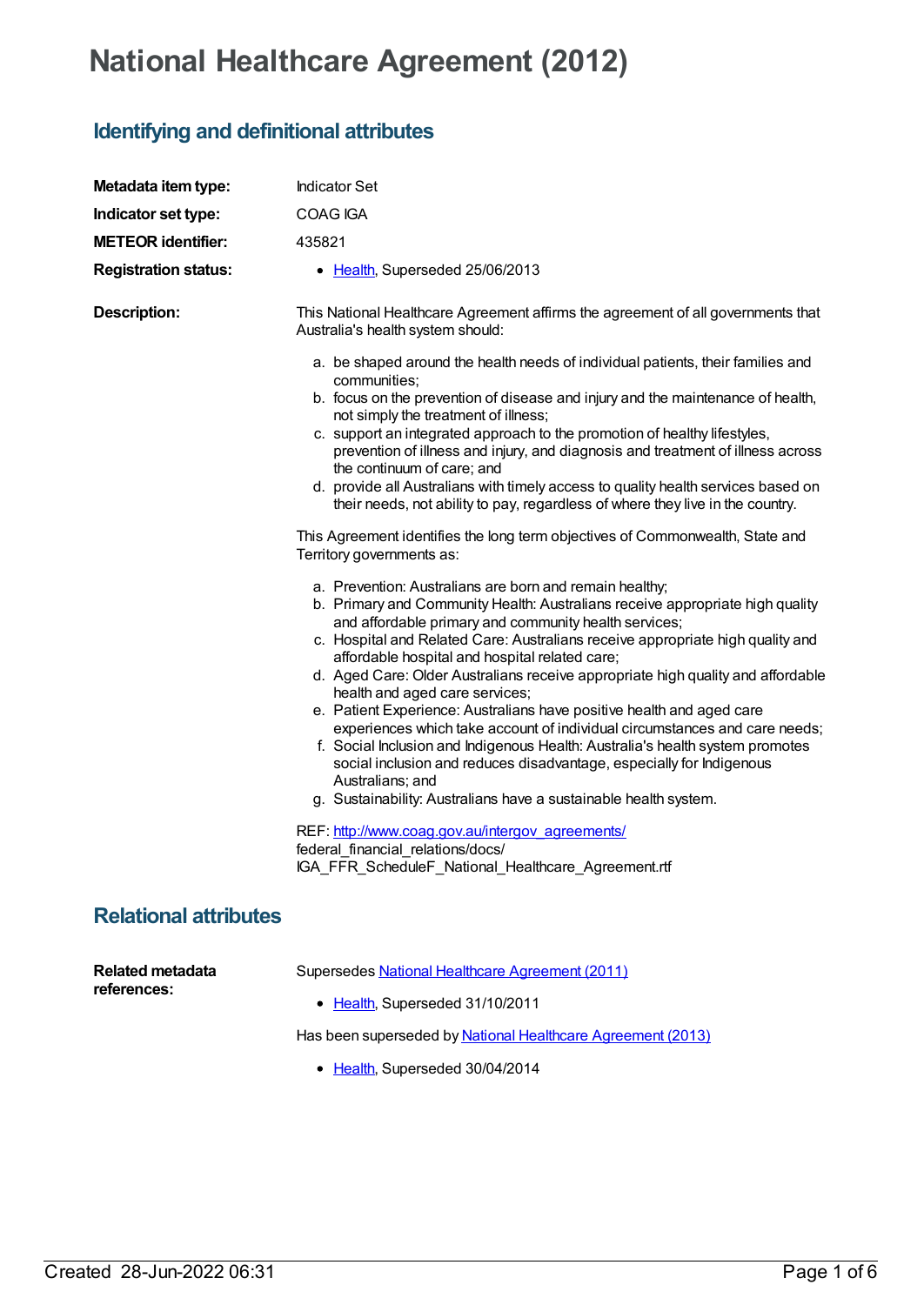| Outcome areas linked to<br>this Indicator set: | Aged CareHealth, Standard 07/07/2010                                                                                                                                                                                                                                                                                                  |
|------------------------------------------------|---------------------------------------------------------------------------------------------------------------------------------------------------------------------------------------------------------------------------------------------------------------------------------------------------------------------------------------|
|                                                | Hospital and Related CareHealth, Standard 07/07/2010<br>National Health Performance Authority (retired), Retired 01/07/2016                                                                                                                                                                                                           |
|                                                | Patient ExperienceHealth, Standard 07/07/2010                                                                                                                                                                                                                                                                                         |
|                                                | PreventionHealth, Standard 07/07/2010                                                                                                                                                                                                                                                                                                 |
|                                                | Primary and Community HealthHealth, Standard 07/07/2010                                                                                                                                                                                                                                                                               |
|                                                | Social Inclusion and Indigenous HealthHealth, Standard 07/07/2010<br>Indigenous, Standard 11/09/2012                                                                                                                                                                                                                                  |
| Indicators linked to this<br>Indicator set:    | SustainabilityHealth, Standard 07/07/2010<br>National Healthcare Agreement: PB 01-Reduce the age-adjusted prevalence rate<br>for Type 2 diabetes to 2000 levels (equivalent to a national prevalence rate (for 25<br>years and over) of 7.1 per cent) within 15 years (Baseline specification), 2012<br>Health, Superseded 25/06/2013 |
|                                                | National Healthcare Agreement: PB 02-By 2018, reduce the national smoking rate<br>to 10 per cent of the population and halve the Indigenous smoking rate (Baseline<br>specification), 2012<br>Health, Superseded 25/06/2013<br>Indigenous, Standard 11/09/2012                                                                        |
|                                                | National Healthcare Agreement: PB 03-By 2017, increase by five percentage<br>points the proportion of Australian adults and children at a healthy body weight, over<br>the 2009 baseline (Baseline specification), 2012<br>Health, Superseded 25/06/2013                                                                              |
|                                                | National Healthcare Agreement: PB 04-Within five years implement a nationally<br>consistent approach to activity-based funding for public hospital services, which<br>also reflects Community Service Obligations for small and regional hospital<br>services, 2012<br>Health, Retired 25/06/2013                                     |
|                                                | National Healthcare Agreement: PB 05-By 2012-13, 80 per cent of emergency<br>department presentations are seen within clinically recommended triage times as<br>recommended by the Australasian College of Emergency Medicine, 2012<br>Health, Retired 25/06/2013                                                                     |
|                                                | National Healthcare Agreement: PB 06-The rate of Staphylococcus aureus<br>(including MRSA) bacteraemia is no more than 2.0 per 10,000 occupied bed days<br>for acute care public hospitals by 2011-12 in each state and territory, 2012<br>Health, Superseded 25/06/2013                                                              |
|                                                | National Healthcare Agreement: PB 07-By 2014-15, improve the provision of<br>primary care and reduce the proportion of potentially preventable hospital<br>admissions by 7.6 per cent over the 2006-07 baseline to 8.5 per cent of total<br>hospital admissions, 2012<br>Health, Superseded 25/06/2013                                |
|                                                | National Healthcare Agreement: PB 08-Close the life expectancy gap for<br>Indigenous Australians within a generation, 2012<br>Health, Superseded 25/06/2013<br>Indigenous, Standard 11/09/2012                                                                                                                                        |
|                                                | National Healthcare Agreement: PB 09-Halve the mortality gap for Indigenous<br>children under five within a decade, 2012<br>Health, Superseded 25/06/2013<br>Indigenous, Standard 11/09/2012                                                                                                                                          |
|                                                | National Healthcare Agreement: PI01-Proportion of babies born of low birth<br>weight, 2012<br>Health, Superseded 25/06/2013                                                                                                                                                                                                           |
|                                                | National Healthcare Agreement: PI02-Incidence of sexually transmissible<br>infections and blood-borne viruses, 2012                                                                                                                                                                                                                   |

[Health](https://meteor.aihw.gov.au/RegistrationAuthority/12), Retired 25/06/2013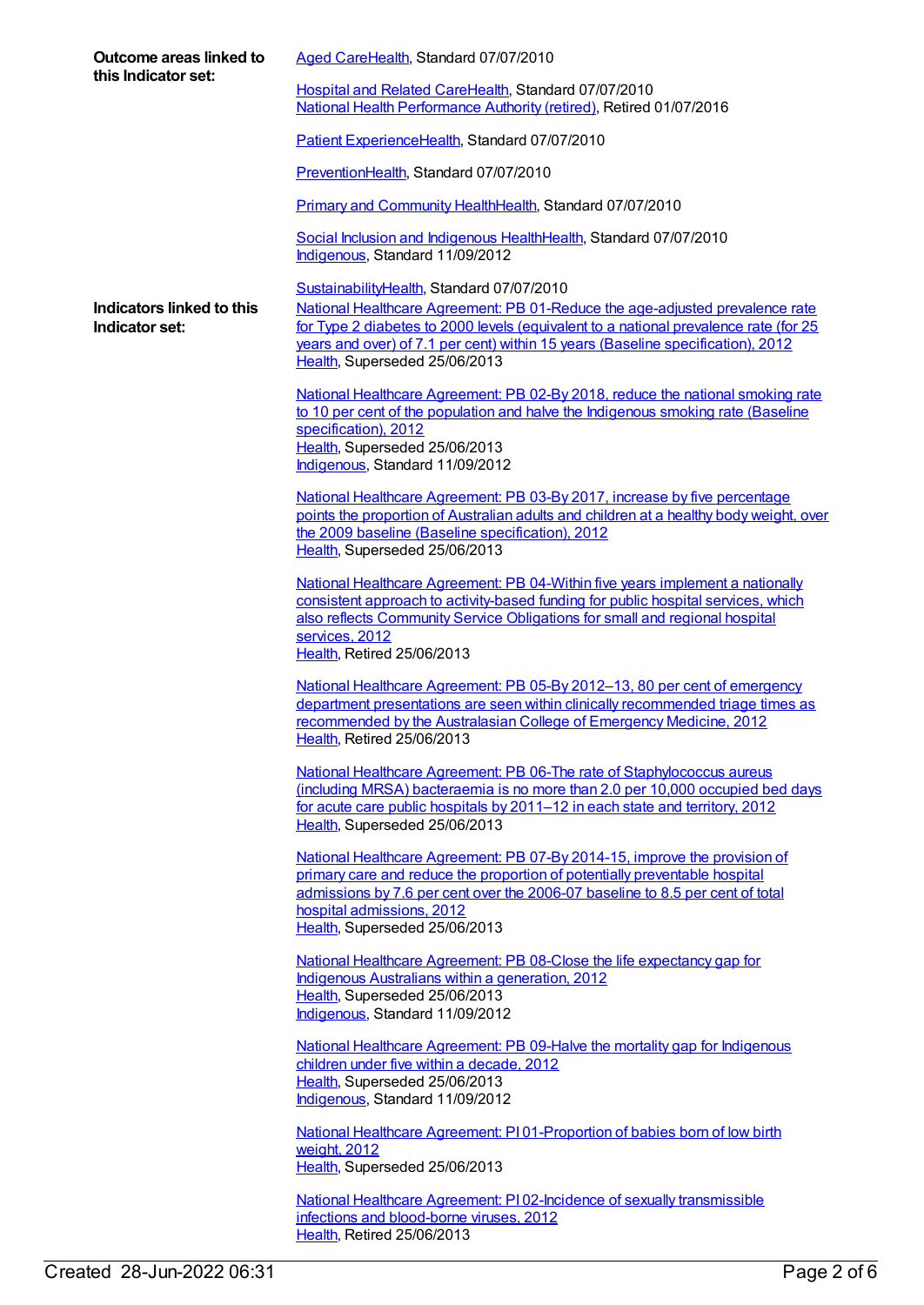National Healthcare Agreement: PI [03-Incidence](https://meteor.aihw.gov.au/content/435837) of end-stage kidney disease, 2012

[Health](https://meteor.aihw.gov.au/RegistrationAuthority/12), Retired 25/06/2013

National Healthcare Agreement: PI [04-Incidence](https://meteor.aihw.gov.au/content/435839) of selected cancers, 2012 [Health](https://meteor.aihw.gov.au/RegistrationAuthority/12), Superseded 25/06/2013

National Healthcare Agreement: PI [05-Proportion](https://meteor.aihw.gov.au/content/435967) of persons obese, 2012 [Health](https://meteor.aihw.gov.au/RegistrationAuthority/12), Superseded 25/06/2013

National Healthcare Agreement: PI [06-Proportion](https://meteor.aihw.gov.au/content/435974) of adults who are daily smokers, 2012

[Health](https://meteor.aihw.gov.au/RegistrationAuthority/12), Superseded 25/06/2013

National Healthcare Agreement: PI [07-Proportion](https://meteor.aihw.gov.au/content/435979) of adults at risk of long-term harm from alcohol, 2012 [Health](https://meteor.aihw.gov.au/RegistrationAuthority/12), Superseded 25/06/2013

National Healthcare Agreement: PI [08-Proportion](https://meteor.aihw.gov.au/content/435841) of men reporting unprotected anal intercourse with casual male partners, 2012 [Health](https://meteor.aihw.gov.au/RegistrationAuthority/12), Retired 25/06/2013

National Healthcare Agreement: PI [09-Immunisation](https://meteor.aihw.gov.au/content/436839) rates for vaccines in the national schedule, 2012 [Health](https://meteor.aihw.gov.au/RegistrationAuthority/12), Retired 25/06/2013

National Healthcare [Agreement:](https://meteor.aihw.gov.au/content/435843) PI 10-Breast cancer screening rates, 2012 [Health](https://meteor.aihw.gov.au/RegistrationAuthority/12), Retired 25/06/2013

National Healthcare [Agreement:](https://meteor.aihw.gov.au/content/435845) PI 11-Cervical screening rates, 2012 [Health](https://meteor.aihw.gov.au/RegistrationAuthority/12), Retired 25/06/2013

National Healthcare [Agreement:](https://meteor.aihw.gov.au/content/435847) PI 12-Bowel cancer screening rates, 2012 [Health](https://meteor.aihw.gov.au/RegistrationAuthority/12), Retired 25/06/2013

National Healthcare Agreement: PI [13-Proportion](https://meteor.aihw.gov.au/content/441359) of children with 4th year developmental health check, 2012 [Health](https://meteor.aihw.gov.au/RegistrationAuthority/12), Retired 25/06/2013

National Healthcare [Agreement:](https://meteor.aihw.gov.au/content/436845) PI 14-Waiting times for GPs, 2012 [Health](https://meteor.aihw.gov.au/RegistrationAuthority/12), Superseded 25/06/2013

National Healthcare [Agreement:](https://meteor.aihw.gov.au/content/435849) PI 15-Waiting times for public dentistry, 2012 [Health](https://meteor.aihw.gov.au/RegistrationAuthority/12), Superseded 25/06/2013

National Healthcare [Agreement:](https://meteor.aihw.gov.au/content/436848) PI 16-People deferring access to selected healthcare due to cost, 2012 [Health](https://meteor.aihw.gov.au/RegistrationAuthority/12), Superseded 25/06/2013

National Healthcare Agreement: PI [17-Proportion](https://meteor.aihw.gov.au/content/435982) of people with diabetes with HbA1c below 7%, 2012 [Health](https://meteor.aihw.gov.au/RegistrationAuthority/12), Superseded 25/06/2013

National Healthcare Agreement: PI 18-Life [expectancy,](https://meteor.aihw.gov.au/content/443680) 2012 [Health](https://meteor.aihw.gov.au/RegistrationAuthority/12), Superseded 25/06/2013

National Healthcare [Agreement:](https://meteor.aihw.gov.au/content/443683) PI 19-Infant and young child mortality rate, 2012 [Health](https://meteor.aihw.gov.au/RegistrationAuthority/12), Superseded 25/06/2013

National Healthcare Agreement: PI [20-Potentially](https://meteor.aihw.gov.au/content/443685) avoidable deaths, 2012 [Health](https://meteor.aihw.gov.au/RegistrationAuthority/12), Superseded 25/06/2013

National Healthcare Agreement: PI [21-Treatment](https://meteor.aihw.gov.au/content/441365) rates for mental illness, 2012 [Health](https://meteor.aihw.gov.au/RegistrationAuthority/12), Superseded 25/06/2013

National Healthcare Agreement: PI 22-Selected potentially preventable [hospitalisations,](https://meteor.aihw.gov.au/content/443687) 2012 [Health](https://meteor.aihw.gov.au/RegistrationAuthority/12), Superseded 25/06/2013

National Healthcare Agreement: PI [23-Selected](https://meteor.aihw.gov.au/content/443689) potentially avoidable GP-type presentations to emergency departments, 2012 [Health](https://meteor.aihw.gov.au/RegistrationAuthority/12), Superseded 25/06/2013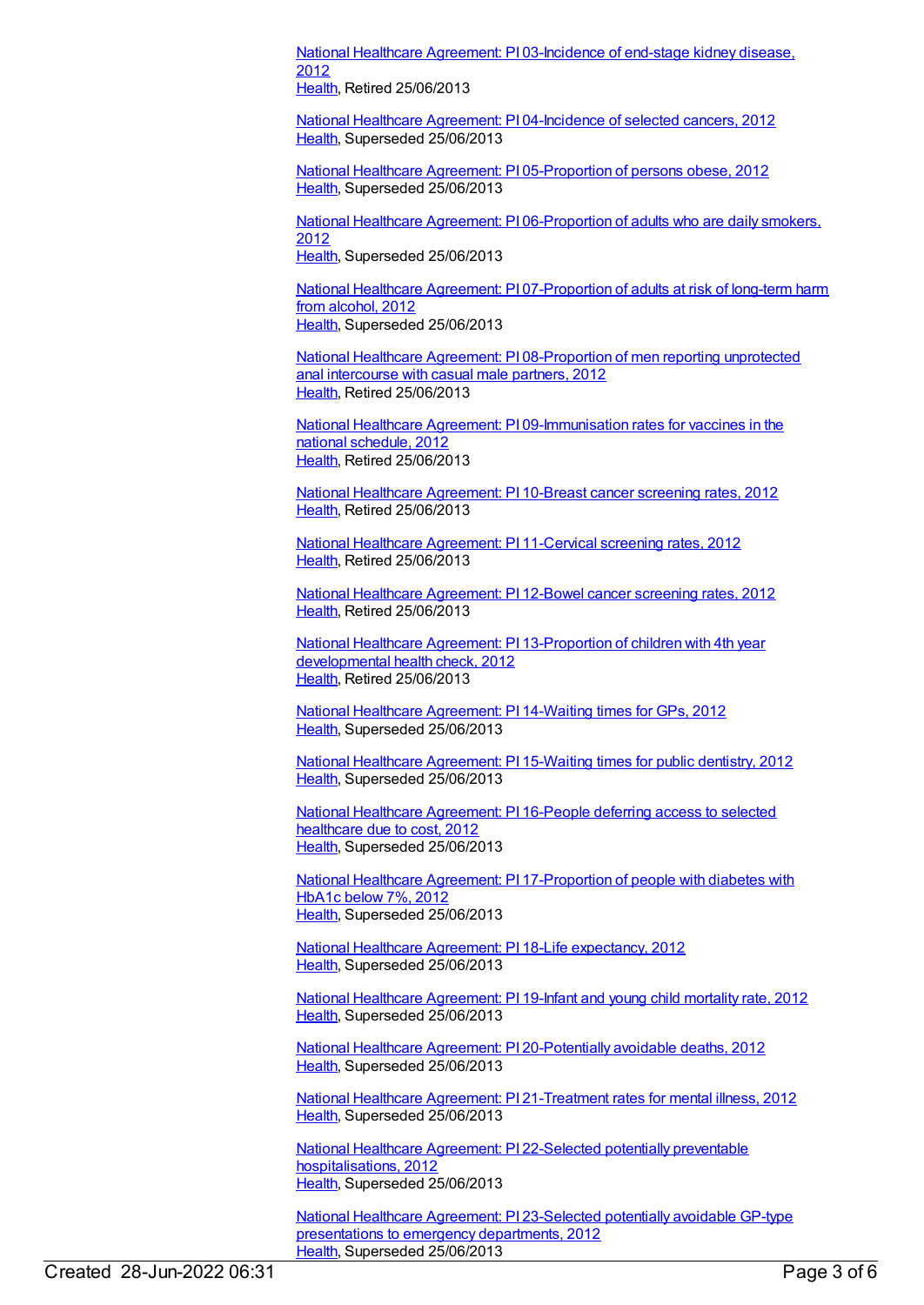National Healthcare [Agreement:](https://meteor.aihw.gov.au/content/441378) PI 24-GP-type services, 2012 [Health](https://meteor.aihw.gov.au/RegistrationAuthority/12), Retired 25/06/2013

National Healthcare Agreement: PI [25-Specialist](https://meteor.aihw.gov.au/content/441385) services, 2012 [Health](https://meteor.aihw.gov.au/RegistrationAuthority/12), Retired 25/06/2013

National Healthcare [Agreement:](https://meteor.aihw.gov.au/content/435851) PI 26-Dental services, 2012 [Health](https://meteor.aihw.gov.au/RegistrationAuthority/12), Retired 25/06/2013

National Healthcare Agreement: PI [27-Optometry](https://meteor.aihw.gov.au/content/441389) services, 2012 [Health](https://meteor.aihw.gov.au/RegistrationAuthority/12), Retired 25/06/2013

National Healthcare [Agreement:](https://meteor.aihw.gov.au/content/435854) PI 28-Public sector community mental health services, 2012 [Health](https://meteor.aihw.gov.au/RegistrationAuthority/12), Retired 25/06/2013

National Healthcare [Agreement:](https://meteor.aihw.gov.au/content/435986) PI 29-Private sector mental health services, 2012 [Health](https://meteor.aihw.gov.au/RegistrationAuthority/12), Retired 25/06/2013

National Healthcare Agreement: PI [30-Proportion](https://meteor.aihw.gov.au/content/441397) of people with diabetes with a GP annual cycle of care, 2012 [Health](https://meteor.aihw.gov.au/RegistrationAuthority/12), Retired 25/06/2013

National Healthcare Agreement: PI [31-Proportion](https://meteor.aihw.gov.au/content/435988) of people with asthma with a written asthma plan, 2012 [Health](https://meteor.aihw.gov.au/RegistrationAuthority/12), Retired 25/06/2013

National Healthcare Agreement: PI [32-Proportion](https://meteor.aihw.gov.au/content/441393) of people with mental illness with GP treatment plans, 2012 [Health](https://meteor.aihw.gov.au/RegistrationAuthority/12), Retired 25/06/2013

National Healthcare [Agreement:](https://meteor.aihw.gov.au/content/435858) PI 33-Women with at least one antenatal visit in the first trimester of pregnancy, 2012 [Health](https://meteor.aihw.gov.au/RegistrationAuthority/12), Retired 25/06/2013

National Healthcare [Agreement:](https://meteor.aihw.gov.au/content/435861) PI 34-Waiting times for elective surgery, 2012 [Health](https://meteor.aihw.gov.au/RegistrationAuthority/12), Superseded 25/06/2013

National Healthcare [Agreement:](https://meteor.aihw.gov.au/content/435863) PI 35-Waiting times for emergency department care, 2012 [Health](https://meteor.aihw.gov.au/RegistrationAuthority/12), Superseded 25/06/2013

National Healthcare [Agreement:](https://meteor.aihw.gov.au/content/435865) PI 36-Waiting times for admission following emergency department care, 2012 [Health](https://meteor.aihw.gov.au/RegistrationAuthority/12), Superseded 25/06/2013

National Healthcare Agreement: PI 37-Waiting times for [radiotherapy](https://meteor.aihw.gov.au/content/435867) and orthopaedic specialists, 2012 [Health](https://meteor.aihw.gov.au/RegistrationAuthority/12), Retired 25/06/2013

National Healthcare [Agreement:](https://meteor.aihw.gov.au/content/443695) PI 38-Adverse drug events in hospitals, 2012 [Health](https://meteor.aihw.gov.au/RegistrationAuthority/12), Retired 25/06/2013

National Healthcare Agreement: PI [39-Healthcare-associated](https://meteor.aihw.gov.au/content/443699) Staphylococcus aureus (including MRSA) bacteraemia in acute care hospitals, 2012 [Health](https://meteor.aihw.gov.au/RegistrationAuthority/12), Superseded 25/06/2013

National Healthcare Agreement: PI [40-Pressure](https://meteor.aihw.gov.au/content/443703) ulcers in hospitals, 2012 [Health](https://meteor.aihw.gov.au/RegistrationAuthority/12), Retired 25/06/2013

National Healthcare [Agreement:](https://meteor.aihw.gov.au/content/443705) PI 41-Falls resulting in patient harm in hospitals, 2012 [Health](https://meteor.aihw.gov.au/RegistrationAuthority/12), Retired 25/06/2013

National Healthcare Agreement: PI [42-Intentional](https://meteor.aihw.gov.au/content/443709) self-harm in hospitals, 2012 [Health](https://meteor.aihw.gov.au/RegistrationAuthority/12), Retired 25/06/2013

National Healthcare Agreement: PI [43-Unplanned/unexpected](https://meteor.aihw.gov.au/content/443711) readmissions within 28 days of selected surgical episodes of care, 2012 [Health](https://meteor.aihw.gov.au/RegistrationAuthority/12), Superseded 25/06/2013

National Healthcare [Agreement:](https://meteor.aihw.gov.au/content/435870) PI 44-Survival of people diagnosed with cancer,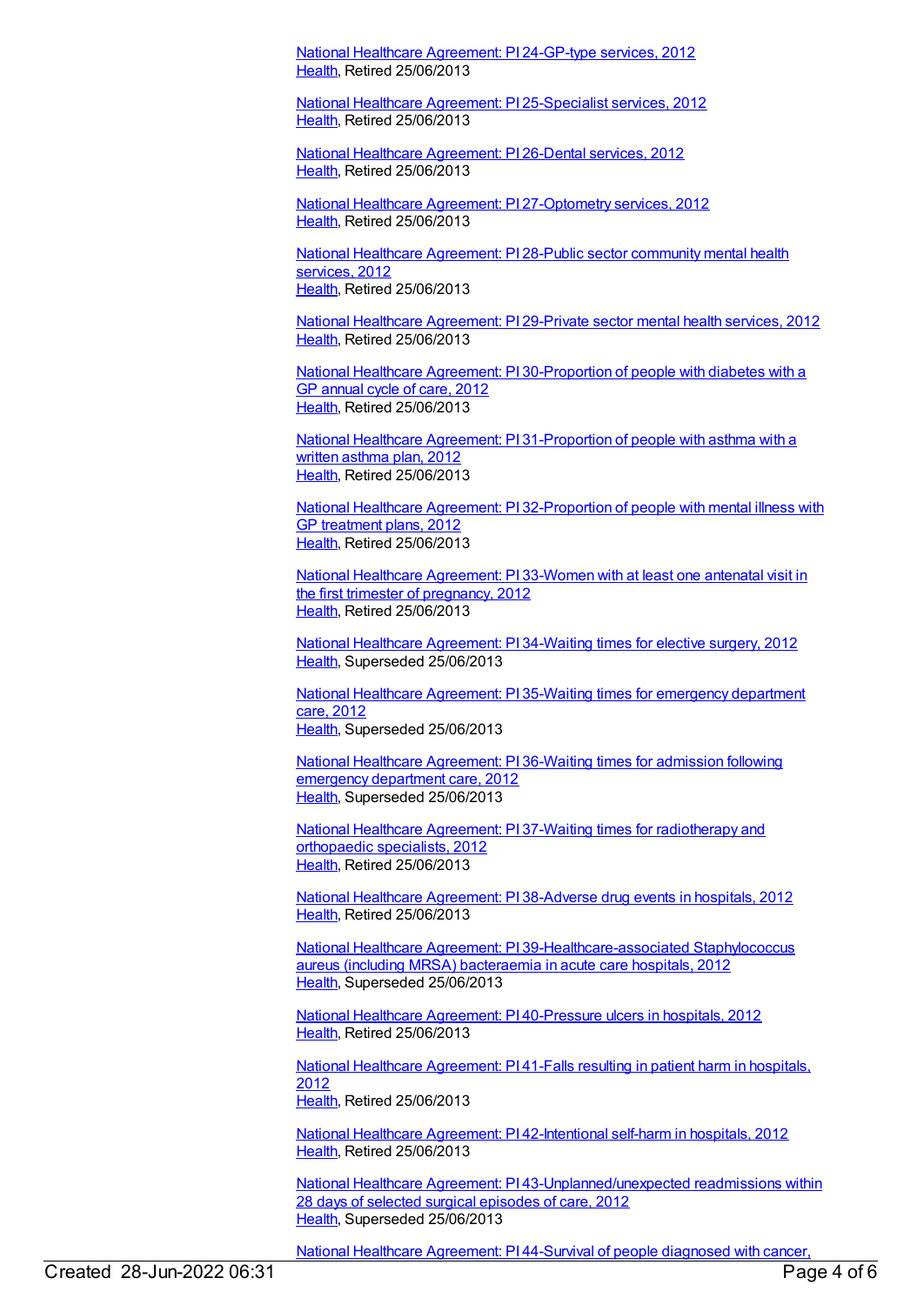2012 [Health](https://meteor.aihw.gov.au/RegistrationAuthority/12), Superseded 25/06/2013

National Healthcare Agreement: PI 45-Rates of services: Overnight [separations,](https://meteor.aihw.gov.au/content/435873) 2012

[Health](https://meteor.aihw.gov.au/RegistrationAuthority/12), Retired 25/06/2013

National Healthcare [Agreement:](https://meteor.aihw.gov.au/content/435875) PI 46-Rates of services: Outpatient occasions of service, 2012 [Health](https://meteor.aihw.gov.au/RegistrationAuthority/12), Retired 25/06/2013

National Healthcare [Agreement:](https://meteor.aihw.gov.au/content/435878) PI 47-Rates of services: Non-acute care separations, 2012 [Health](https://meteor.aihw.gov.au/RegistrationAuthority/12), Retired 25/06/2013

National Healthcare [Agreement:](https://meteor.aihw.gov.au/content/444872) PI 48-Rates of services: Hospital procedures, 2012 [Health](https://meteor.aihw.gov.au/RegistrationAuthority/12), Retired 25/06/2013

National Healthcare Agreement: PI [49-Residential](https://meteor.aihw.gov.au/content/436881) and community aged care services per 1,000 population aged 70+ years, 2012 [Health](https://meteor.aihw.gov.au/RegistrationAuthority/12), Superseded 25/06/2013

National Healthcare Agreement: PI [50-Staphylococcus](https://meteor.aihw.gov.au/content/435880) aureus (including MRSA) bacteraemia in residential aged care, 2012 [Health](https://meteor.aihw.gov.au/RegistrationAuthority/12), Retired 25/06/2013

National Healthcare Agreement: PI [51-Pressure](https://meteor.aihw.gov.au/content/435883) ulcers in residential aged care, 2012 [Health](https://meteor.aihw.gov.au/RegistrationAuthority/12), Retired 25/06/2013

National Healthcare [Agreement:](https://meteor.aihw.gov.au/content/435893) PI 52-Falls in residential aged care resulting in patient harm and treated in hospital, 2012 [Health](https://meteor.aihw.gov.au/RegistrationAuthority/12), Retired 25/06/2013

National Healthcare [Agreement:](https://meteor.aihw.gov.au/content/436887) PI 53-Older people receiving aged care services, 2012 [Health](https://meteor.aihw.gov.au/RegistrationAuthority/12), Retired 25/06/2013

National Healthcare Agreement: PI 54-Aged care [assessments](https://meteor.aihw.gov.au/content/436891) completed, 2012 [Health](https://meteor.aihw.gov.au/RegistrationAuthority/12), Retired 25/06/2013

National Healthcare [Agreement:](https://meteor.aihw.gov.au/content/436893) PI 55-Younger people with disabilities using residential, CACP, and EACH aged care services, 2012 [Health](https://meteor.aihw.gov.au/RegistrationAuthority/12), Retired 25/06/2013

National Healthcare [Agreement:](https://meteor.aihw.gov.au/content/435895) PI 56-People aged 65 years or over receiving sub-acute services, 2012 [Health](https://meteor.aihw.gov.au/RegistrationAuthority/12), Retired 25/06/2013

National Healthcare [Agreement:](https://meteor.aihw.gov.au/content/435897) PI 57-Hospital patient days used by those eligible and waiting for residential aged care, 2012 [Health](https://meteor.aihw.gov.au/RegistrationAuthority/12), Superseded 25/06/2013

National Healthcare Agreement: PI 58-Patient [satisfaction/experience,](https://meteor.aihw.gov.au/content/436851) 2012 [Health](https://meteor.aihw.gov.au/RegistrationAuthority/12), Superseded 25/06/2013

National Healthcare Agreement: PI [59-Age-standardised](https://meteor.aihw.gov.au/content/443713) mortality by major cause of death, 2012 [Health](https://meteor.aihw.gov.au/RegistrationAuthority/12), Superseded 25/06/2013

National Healthcare [Agreement:](https://meteor.aihw.gov.au/content/435991) PI 60-Access to services by type of service compared to need, 2012 [Health](https://meteor.aihw.gov.au/RegistrationAuthority/12), Retired 25/06/2013

National Healthcare Agreement: PI [61-Teenage](https://meteor.aihw.gov.au/content/435899) birth rate, 2012 [Health](https://meteor.aihw.gov.au/RegistrationAuthority/12), Retired 25/06/2013

National Healthcare Agreement: PI [62-Hospitalisation](https://meteor.aihw.gov.au/content/435901) for injury and poisoning, 2012 [Health](https://meteor.aihw.gov.au/RegistrationAuthority/12), Retired 25/06/2013